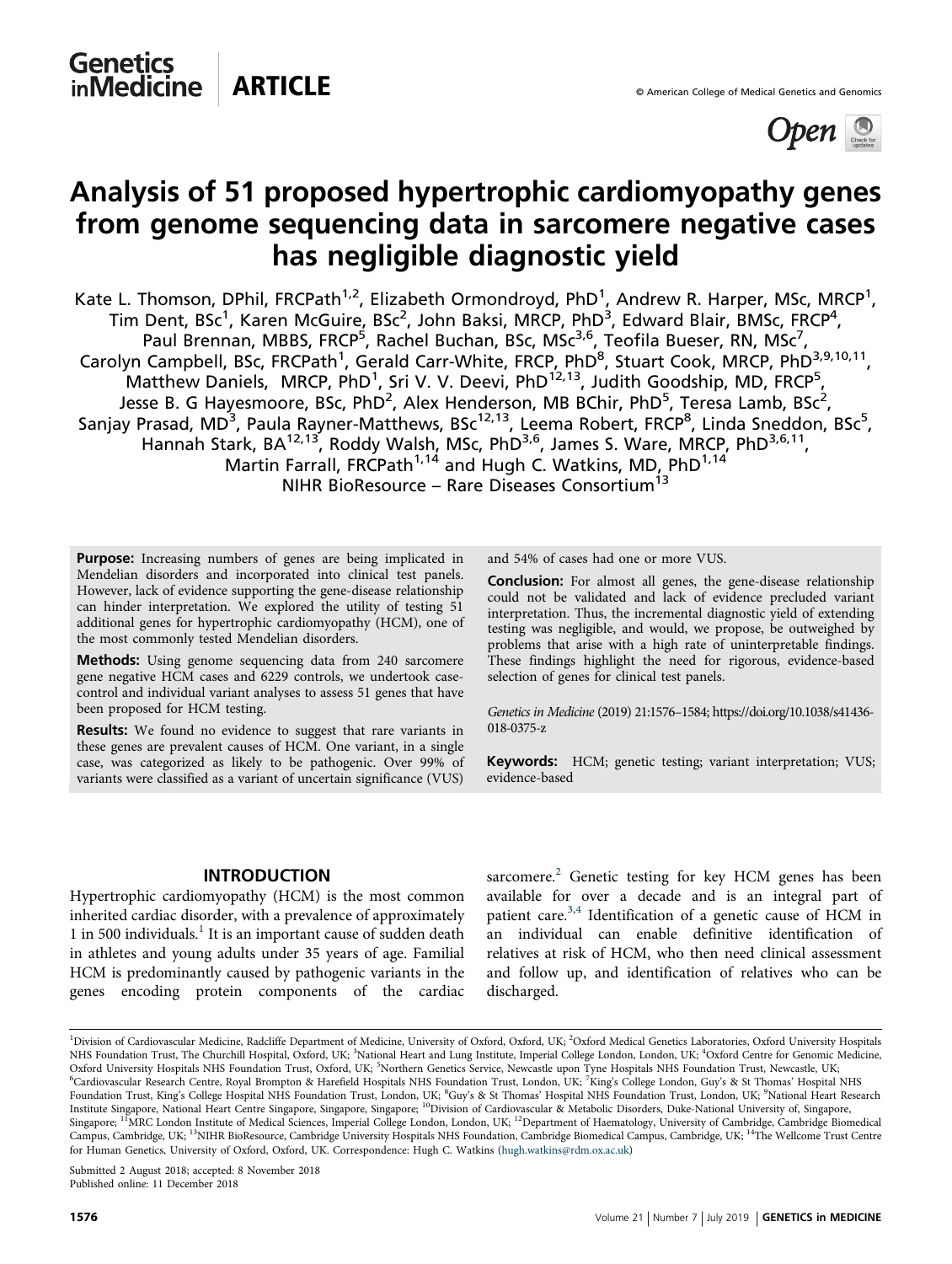The genetics of HCM is complicated by genetic heterogeneity, incomplete penetrance, variable expressivity, and phenocopies, and current testing achieves a firm/confident genetic diagnosis in only around 40% of patients.<sup>[5,6](#page-7-0)</sup> An increasing number of genes are being asserted to cause this condition and incorporated into clinical genetic test panels.[7,8](#page-7-0) However, for many of these newly reported genes, lack of robust evidence supporting a causal role in HCM creates interpretation uncertainty. As such, an increasing number of variants are classified as variants of uncertain significance (VUS) that are not clinically actionable.<sup>[5](#page-7-0),[8](#page-7-0)</sup> This inevitably reduces the clinical utility and cost effectiveness of genetic testing. Of greater concern is the risk of incorrect interpretation, which could have serious consequences for at-risk family members who may be misdiagnosed (false positive result) or given false reassurance (false negative result). To minimize uncertainty and the potential for misdiagnoses, there is an urgent need to define explicitly the causal genes in this disorder and rectify previous erroneous findings.

Recent analyses using data from large clinical cardiomyopathy case series and reference control cohorts have enabled robust evaluation of the genes currently included on clinical gene panels, and highlighted the genes and classes of variants that can be reliably interpreted in a clinical setting.<sup>[6](#page-7-0),[9](#page-7-0)</sup>

Using genome sequencing (GS) data from 240 probands in whom no pathogenic variants were detected in confirmed HCM genes, we extend these analyses to an additional 51 genes proposed for HCM testing in the Genomics England 100,000 Genomes Project. The frequency of rare variants in these genes was compared with 6229 reference controls from the National Institute for Health Research (NIHR) Bioresource for Rare Disease. Additionally, we perform case level analysis to review the evidence of pathogenicity for rare variants found in HCM cases, and classify each variant according to clinical guidelines.<sup>[10](#page-7-0)</sup>

Our study was designed to contribute much needed insights into these gene–disease relationships to inform ongoing gene curation efforts<sup>[11,12](#page-7-0)</sup>

#### MATERIALS AND METHODS

#### Hypertrophic cardiomyopathy cases

Two hundred forty unrelated HCM patients were recruited to the NIHR Bioresource Rare Disease HCM project (hereafter BRRD) from May 2014 to September 2016. Eligibility criteria were:

- Age  $18-70$  years, or  $>70$  years with a family history of **HCM**
- Clinical diagnosis of HCM made in a specialist inherited heart disease clinic within one of the following: Oxford University Hospitals National Health Service (NHS) Foundation Trust, Royal Brompton & Harefield NHS Foundation Trust, Guy's and St Thomas' NHS Foundation Trust or the Newcastle upon Tyne Hospitals NHS Foundation Trust

Absence of "highly likely" or "likely" pathogenic variants within confirmed HCM genes following clinical genetic testing

Informed consent for genomic sequencing, and analysis of demographic, clinical, and family history data was obtained through the BRRD study (Research Ethics Committee reference 13/EE/0325) or earlier studies of the genetic basis of HCM. Where possible, documentation of HCM in a relative was confirmed through clinical or postmortem records. Prior to recruitment, genetic testing of a minimum of 13 HCM genes was undertaken by the Oxford Medical Genetics Laboratory (OMGL), a United Kingdom Accreditation Service (UKAS)-accredited clinical diagnostic laboratory, or the Royal Brompton & Harefield NHS Foundation Trust. This included testing of the eight well-established sarcomeric HCM genes (MYBPC3, MYH7, TNNI3, TNNT2, MYL2, MYL3, ACTC1, TPM1), genes for common differential diagnoses (PRKAG2, GLA, FHL1), and other more rarely associated, but validated, HCM genes (CSRP3, PLN). $5,6,9$ 

#### Reference controls

Rare variant data from 6229 unrelated individuals, recruited to other rare disease projects within the BRRD, were used as controls in this analysis. Although formal clinical exclusion of HCM was not performed within our control cohort, the prevalence of HCM within this cohort is not expected to exceed that of the general population.

#### Genome sequencing

Genome sequencing of cases and reference controls was undertaken by Illumina on behalf of the BRRD project. Principal component analysis was used to infer ethnicity (Online Methods 1.1 and 1.2).

#### Gene selection

Candidate genes were derived from the Genomics England PanelApp [\(https://www.genomicsengland.co.uk](https://www.genomicsengland.co.uk) and Online Methods 1.3). At the time of review (December 2016), 67 genes were listed for HCM, of which 16 were in OMGL's HCM gene panel (ACTC1, ACTN2, ANKRD1, CSRP3, FHL1, GLA, LAMP2, MYBPC3, MYH7, MYL2, MYL3, PLN, PRKAG2, TNNI3, TNNT2, TPM1). We sought to examine the gene–disease relationships for the remaining 51 genes (Table S15). Illustrative power calculations for these analyses are shown in Table S1.

#### Analysis protocol

Chromosome coordinates for each gene and transcript were obtained from Ensembl Genome build GRCh37 and combined into a single BED file (Table S2).

A range of open source bioinformatics tools were combined into a Python script to extract variants within regions of interest from the BRRD project merged VCF file. [Tabix](http://www.htslib.org/doc/tabix.html) was used to extract variants from chromosome regions specified in the BED file. Variants within regions of interest were annotated using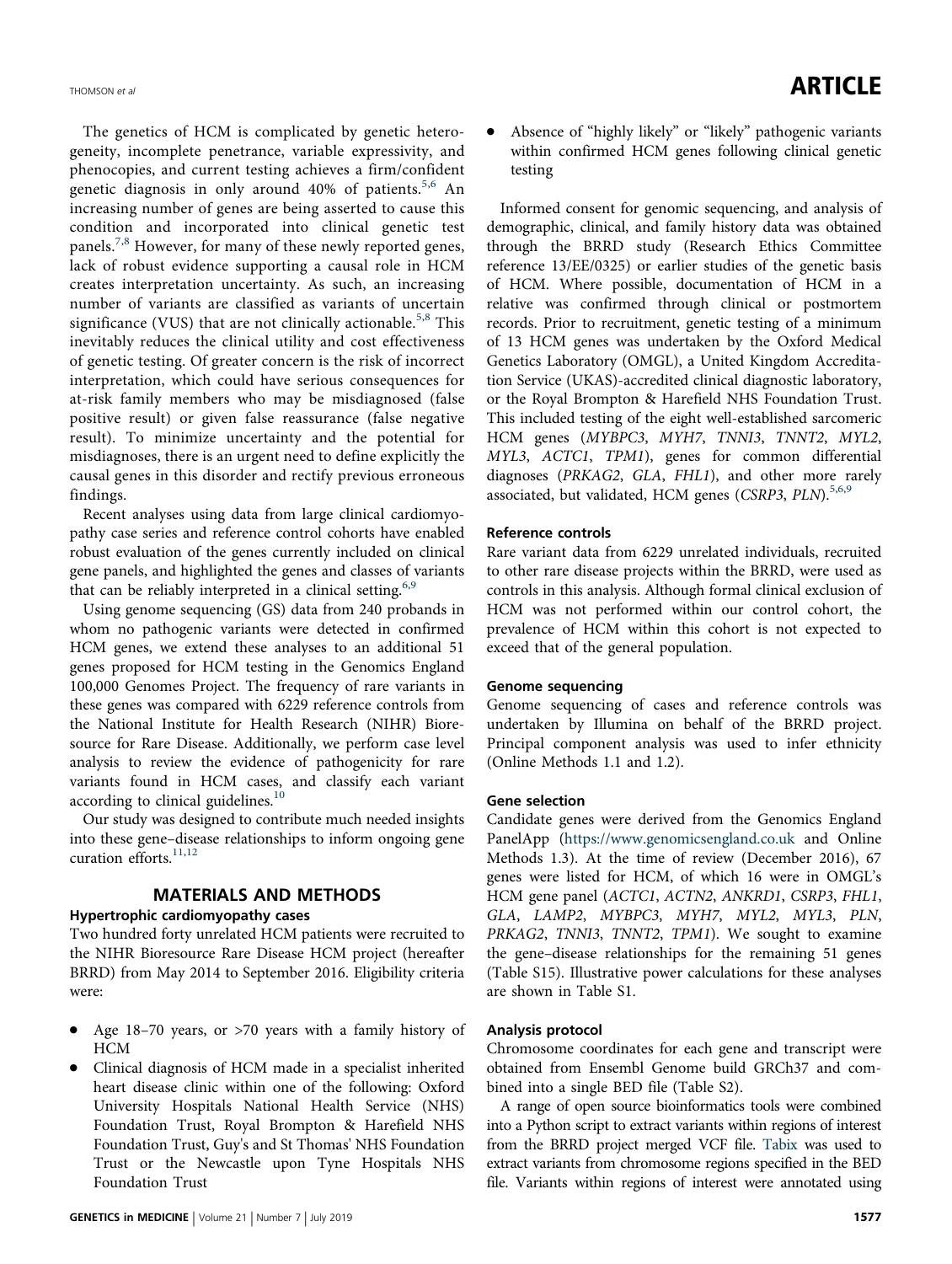[SNPEff](http://snpeff.sourceforge.net/SnpSift.html). For each gene, [SNPSift](http://snpeff.sourceforge.net/SnpSift.html) was used to retain variants for subsequent analysis that fulfilled the following criteria: PASS filter, a Genome Aggregation Database  $(gnomAD)^{13}$  $(gnomAD)^{13}$  $(gnomAD)^{13}$  global minor allele frequency (MAF) of ≤0.0001, and a SNPEff HIGH or MODERATE annotation . SNPSift was used to generate rare variant counts for cases and controls.

BAM files from all HCM cases were analyzed using SAMtools [\(https://www.htslib.org/\)](https://www.htslib.org/) to produce depth of sequence coverage statistics for each coding nucleotide across all 51 candidate genes.

Fisher's exact test and odds ratios (OR) were calculated for each gene by comparing the burden of rare variants (defined for the purposes of these analyses as variants with a MAF ≤0.0001 in gnomAD.[13](#page-8-0) Analyses were undertaken combining rare variants across all genes and for each gene individually. Prespecified separate analyses were undertaken focusing on missense, truncating (frameshift, nonsense, splice donor/ acceptors), and nontruncating (missense, in-frame insertions and deletions) variants alone. As a control for technical factors, the prevalence of synonymous variants in each gene, the majority of which are not expected to be disease causing, was also assessed. Analyses were undertaken using R version 3.3.3 and R Studio Version 1.0.136.

#### Variant classification

Classification of individual rare variants detected in HCM cases was undertaken using clinical guidelines.<sup>10</sup> This incorporated disease specific knowledge relating to estimates of disease prevalence,<sup>[1](#page-7-0)</sup> penetrance, and our understanding of the genetic basis of HCM from previous analysis in large case cohorts.<sup>[5](#page-7-0),[6](#page-7-0),[14](#page-8-0),[15](#page-8-0)</sup>

#### Clinical sequencing validation

To confirm previous clinical genetic test findings, and to exclude the possibility of false negative findings, rare variant analysis was undertaken on 16 genes included in OMGL's HCM gene panel (ACTC1, ACTN2, ANKRD1, CSRP3, FHL1, GLA, LAMP2, MYBPC3, MYH7, MYL2, MYL3, PLN, PRKAG2, TNNI3, TNNT2, TPM1), using the same methods and analytical pipeline as described above.

#### RESULTS

### Clinical, demographic, and family history

Two hundred forty unrelated, sarcomere gene negative, HCM probands were included in these analyses. The mean age at specialist clinic evaluation was 53 years (SD 11.66, range 20–75). Thirty-two percent (77/240) of probands selfreported a family history of cardiomyopathy; for the 63 on whom we had data, 61 had at least one relative who was a patient of an inherited cardiac condition (ICC) service, or had a diagnosis of cardiomyopathy confirmed through postmortem records. For 14 probands who reported a positive family history, confirmatory data were not available. There was no difference in the mean age at genetic testing when comparing cases with and without a family history  $(p=0.14)$ . Eighty-one percent of our HCM probands were male, compared with 40% of BRRD reference controls. The mean maximum left ventricular (LV) wall thickness was 1.8 cm (SD 0.43). Approximately 40% of cases were reported to have hypertension. The ethnicity of our case and control cohorts was broadly similar, with the majority (89% and 79% respectively) categorized as Northern European (non-Finnish) (Table S3). This reduces potential confounding effects due to differences in rare variant frequency between populations of different ethnicity.[16](#page-8-0)

#### Genes tested

We examined the 51 genes listed for HCM on the Genomics England PanelApp ([https://www.genomicsengland.co.uk\)](https://www.genomicsengland.co.uk) that had not been included in the prior clinical testing of these samples (Table S15). This list had been compiled from a range of established sources and from disease area experts. Each gene had been reviewed by experts throughout the scientific community and rated according to the level of evidence (Table S4). Of these, 2/51 (4%) were rated "Green" (definitive diagnostic grade genes), 5/51 (10%) "Amber" (moderate evidence), and 44/51 (86%) "Red" (low level of evidence). Approximately two-thirds of these genes are currently included in mainstream clinical test panels (Fig. [1](#page-3-0) and Table S5).

#### Gene coverage

The mean depth of sequence coverage across candidate gene coding regions was assessed to determine if there was sufficient sequencing data coverage to enable accurate variant calling. With the exception of one gene (myosin heavy chain 6 [MYH6]), the mean depth of sequence reads across coding nucleotides was at least 20× (Table S6 and Figure S1). Further investigations (data not shown) indicated that the reduced coverage observed in regions of MYH6 was likely due to reads being discarded due to poor mapping quality of sequencing reads in regions that share high sequence homology with the myosin heavy chain 7 gene (MYH7).

#### Gene level analysis

To examine the relationship between rare variants in the 51 candidate genes and HCM status, we compared the proportion of cases and controls with one or more rare variant across all genes, and for each gene individually, using Fisher's exact test and odds ratio analyses. We expect differences in rare variant frequency arising due to variation in sequencing protocols and variant annotation to be minimal, as cases and controls were sequenced as part of the same study. Analysis was performed after combining all rare variants with a HIGH or MODERATE effect predicted by SNPEff (Table S7), and then separately for missense (Table S8), truncating (Table S9), and nontruncating (Table S10) variants; the results are summarized in Table [1](#page-4-0) and Fig. [2](#page-5-0).

Overall, combining data from all genes, there was no significant difference in the proportion of HCM cases and BRRD controls carrying one or more rare variant (all genes and variants: OR 1.12 [95% CI 0.86-1.45],  $p=0.43$ ,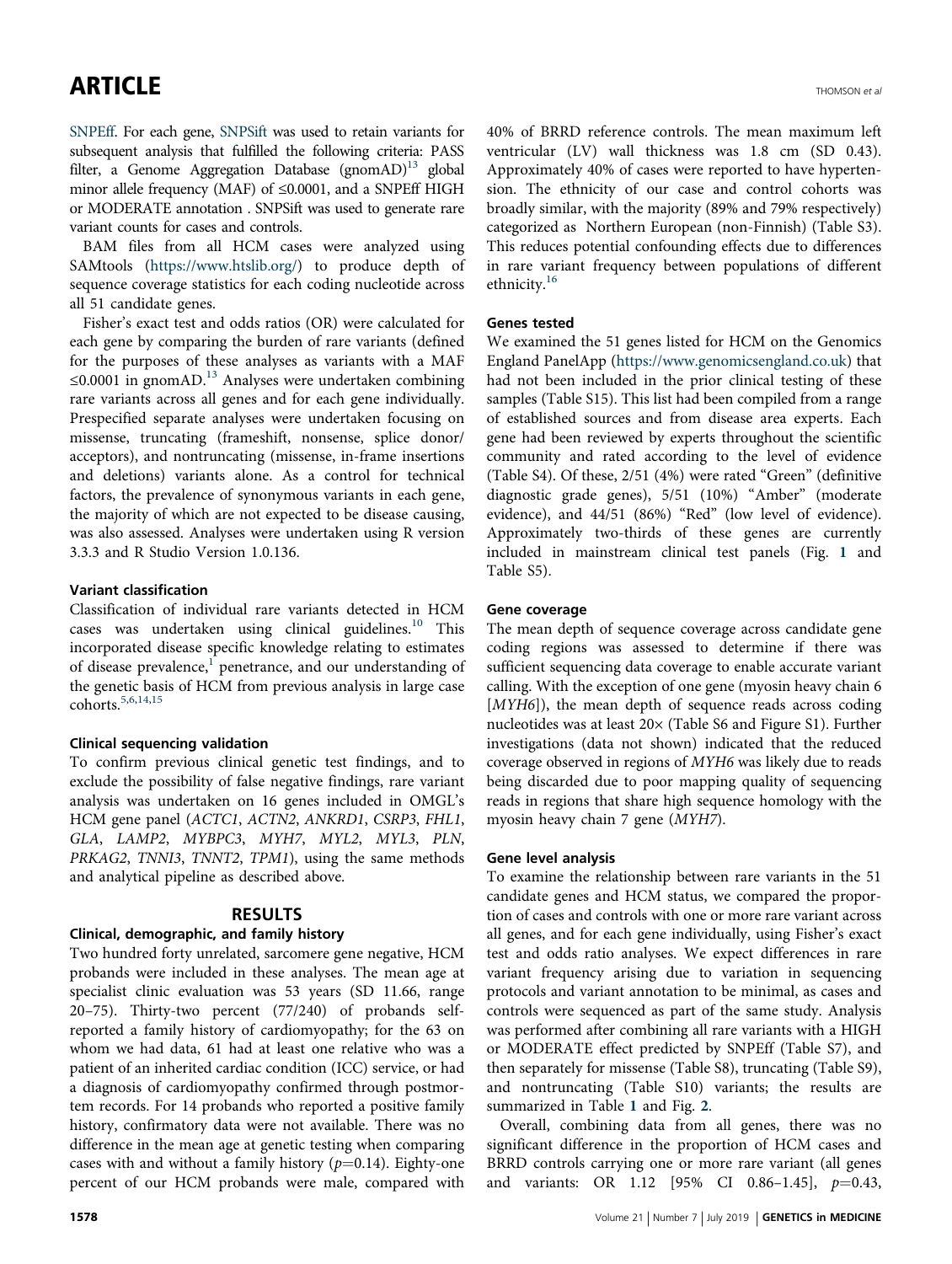<span id="page-3-0"></span>

Fig. 1 Frequency of the 51 selected candidate genes in current commercial test panels. All genes listed in the Genomics England hypertrophic cardiomyopathy (HCM) panel that were not in the Oxford Medical Genetics Laboratory (OMGL) clinical HCM test panel at the time of this study were selected for analysis. The bar chart displays the number of times each of the 51 selected candidate genes was included in a commercial test panel. Data was extracted from the National Center for Biotechnology Information (NCBI) Gene Tests website (October 2016) and Genetic Test Registry (December 2017). This included 10 clinical HCM panels and 11 clinical cardiomyopathy panels. Information on laboratories and available test panels is in Table S5. The gene labels are colored according to the review status as annotated by Genomics England, which gives an indication of the level of evidence supporting each gene–disease relationship: Green = high evidence, the gene is very likely be the cause of the disease and can be reported back to patients. Amber = moderate evidence, and should not yet be used for genome interpretation. Red  $=$  low evidence for a role in disease, or not suitable for clinical diagnosis at this time.

nontruncating variants: OR 1.11 [95% CI 0.86-1.43],  $p=0.47$ , and truncating variants: OR 1.19 [95% CI 0.62-2.27],  $p=0.59$ , Table S11).

In the analyses of individual genes, and allowing for multiple testing (Bonferroni corrected significance threshold p  $\langle 0.05/51, i.e., \langle 0.001 \rangle$ , a significant case excess of rare variation was not detected in any gene. Additionally, there was no significant difference in the proportion of rare synonymous variants in HCM cases compared with BRRD controls, indicating comparable sensitivity for rare variant detection (Table S16).

#### Variant level analysis

To determine whether there was evidence to support the pathogenicity of any individual variant, each variant was reviewed and classified according to clinical guidelines.<sup>10</sup> A total of 186 rare variants were detected in 36 of the 51 candidate genes in cases. In 15 genes, no rare variants were found in cases; rare variants were detected in controls in all 51 genes (Table S12). A single variant was classified as likely pathogenic (LP) (0.5%), and 9 (4.8%) were classified as benign or likely benign (B/LB). Most of the variants (176/186, 94.6%) were classified as VUS (Tables S13 and S14). Almost half of the VUS were in the titin (TTN) gene (87/176, 49.4%).

The one variant classified as likely pathogenic disrupted a splice site in the FLNC gene, c.6004+2T>C. This variant was absent from the BRRD control samples and the Genome Aggregation Database (gnomAD, [http://gnomad.broadinstitute.](http://gnomad.broadinstitute.org) [org](http://gnomad.broadinstitute.org)) (American College of Medical Genetics and Genomics [ACMG] criteria PM2 [refs.<sup>[10,](#page-7-0)14</sup>]). Bioinformatic analysis predicts that this nucleotide substitution would disrupt the splice donor site, causing a frameshift of the amino acid sequence and premature termination of translation (Figure S2). Variants predicted to lead to premature termination of translation in FLNC have been detected in individuals with dilated, arrhythmogenic, and restrictive cardiomyopathies, $17 17-$ <sup>[20](#page-8-0)</sup> although this class of variant has not been widely reported in HCM patient cohorts<sup>[17,21,22](#page-8-0)</sup> (ACMG criteria  $PVS1\_Strong^{10,14}$  $PVS1\_Strong^{10,14}$  $PVS1\_Strong^{10,14}$ ).

#### Case level analysis

To assess the clinical utility of extended candidate gene analyses in our patient cohort, we considered the outcomes of testing in each proband. We found high levels of uncertain findings, with 54% (129/240) of cases reported to have at least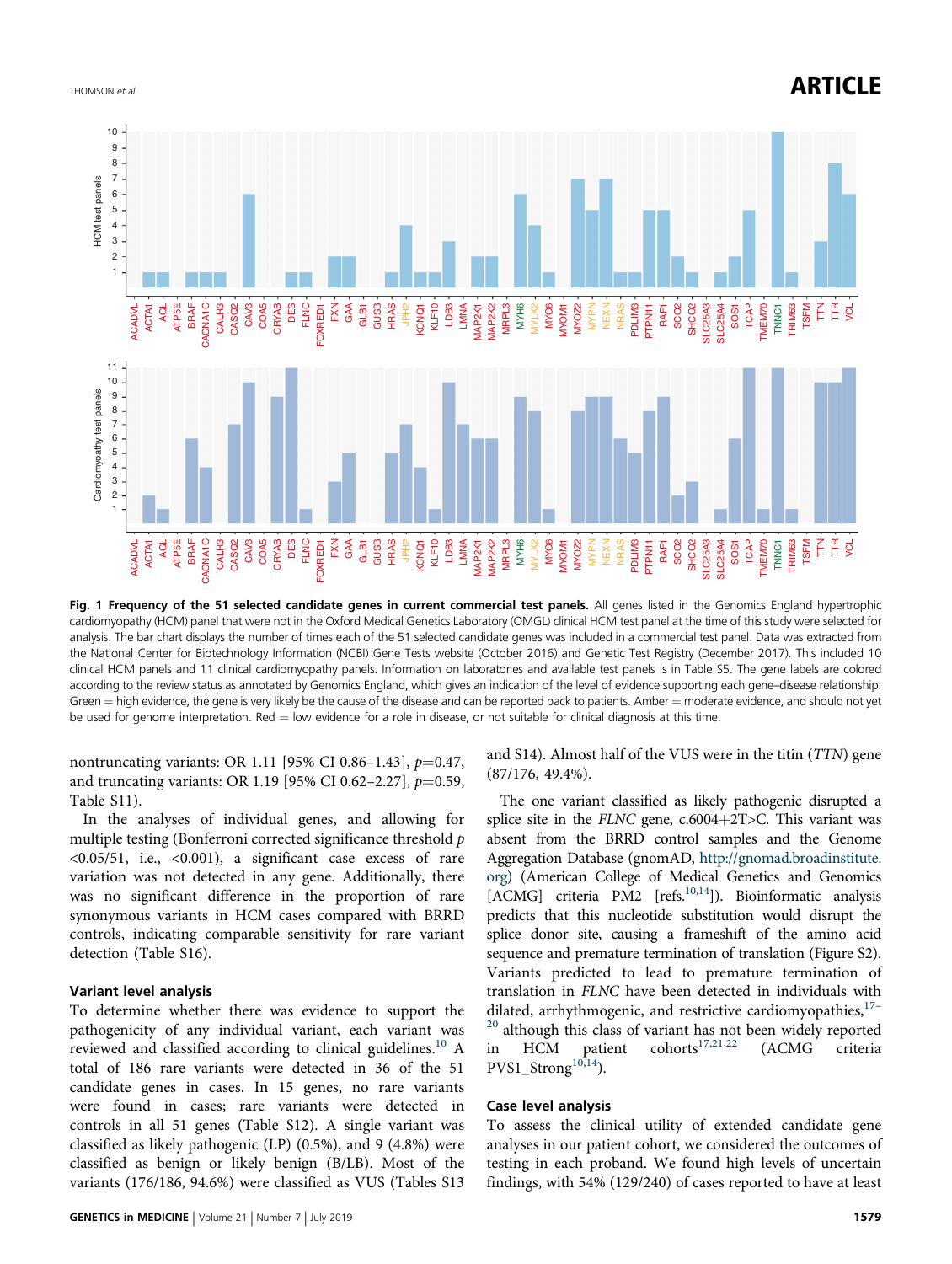<span id="page-4-0"></span>

| All variants<br><b>Case</b>                          |                                                                 |                                  | <b>P</b> <sub>e</sub>                                                                                                                                                                                                                                                                                                                     |                            | Non-truncating variants |                  | <b>Ped</b>                                                                                          |                   | Truncating variants                             |                |                                          |
|------------------------------------------------------|-----------------------------------------------------------------|----------------------------------|-------------------------------------------------------------------------------------------------------------------------------------------------------------------------------------------------------------------------------------------------------------------------------------------------------------------------------------------|----------------------------|-------------------------|------------------|-----------------------------------------------------------------------------------------------------|-------------------|-------------------------------------------------|----------------|------------------------------------------|
|                                                      | Control                                                         | FET p-value                      |                                                                                                                                                                                                                                                                                                                                           | Case                       | Control                 | FET p-value      |                                                                                                     | Case              | Control                                         | FET p-value    | ႞ႄ                                       |
| $\begin{matrix} 0.33 \\ 0.030 \\ 0.000 \end{matrix}$ | 0.010                                                           | 0.734                            | ⊂<br>$0.41(0.01 - 2.3)$                                                                                                                                                                                                                                                                                                                   | $\circ$                    | 0.009                   | 0.725            | $0.45(0.01 - 2.63)$                                                                                 | $\circ$           | 0.001                                           | 0.263          | 3.69 (0.08-28.87)                        |
|                                                      | 0.001                                                           | 0.291<br>0.139                   | $\begin{array}{l} 3.74\, (50\,0\,7\, -24.23)\\ 1.83\, (0.76\!-\!3.80)\\ 1.83\, (0.76\!-\!3.80)\\ 1.290\, (0.22\!-\!248.29)\\ 1.30\, (0.03\!-\!8.19)\\ 1.66\, (0.28\!-\!2.84)\\ 1.68\, (0.21\!-\!7.17)\\ 3.69\, (0.08\!-\!28.87)\\ 4.75\, (0.51\!-\!2.19)\\ 4.75\,$                                                                        | 0.025<br>$\circ$           | 0.016<br>0.001          | 0.263<br>0.282   | $(0.08 - 28.87)$<br>$1.62(0.57 - 3.71)$<br>3.69                                                     | 0.0083<br>$\circ$ | 0.0002<br>0.003                                 | 0.108          | 12.90 (0.22-248.29)<br>2.90 (0.32-12.22) |
|                                                      | 0.000                                                           | 0.108                            |                                                                                                                                                                                                                                                                                                                                           | $\circ$                    | 0.000                   | 0.108            | 2.90 (0.22-248.29)                                                                                  |                   |                                                 |                |                                          |
| 0.004                                                | 0.003                                                           | 0.549                            |                                                                                                                                                                                                                                                                                                                                           | 0.004                      | 0.003                   | 0.549            | $1.30(0.03 - 8.19)$                                                                                 | $\circ$           | $\circ$                                         |                |                                          |
| $\circ$<br>0.017                                     | 016                                                             | 0.791<br>0.320                   |                                                                                                                                                                                                                                                                                                                                           | 0.017                      | 0.015                   | 0.788            | $(0.29 - 2.90)$<br>1.08                                                                             | 0.0042            | 0.0003                                          | 0.141          | $(0.16 - 107.59)$<br>8.61                |
| 0.008                                                |                                                                 |                                  |                                                                                                                                                                                                                                                                                                                                           | 0.004<br>004<br>$\circ$    | 0.004<br>0.005          |                  | $.04(0.03 - 6.40)$<br>$(0.02 - 5.44)$<br>0.89                                                       |                   | 0.0006<br>0.0002                                | 0.108<br>0.172 | 12.90 (0.22-248.29)<br>6.51 (0.13-66.21) |
|                                                      | 005<br>0005<br>000000<br>000000                                 |                                  |                                                                                                                                                                                                                                                                                                                                           |                            | 0.001                   | 263<br>ö         | $(0.08 - 28.87)$<br>3.69                                                                            | 0000              |                                                 |                |                                          |
|                                                      |                                                                 |                                  |                                                                                                                                                                                                                                                                                                                                           | $\circ$ $\circ$ $\circ$    | 0.000                   | 0.141            | $(0.16 - 107.59)$<br>8.61                                                                           |                   | 0.0002                                          | 0.108          | 12.90 (0.22-248.29                       |
|                                                      |                                                                 | 0.263<br>0.174<br>0.082<br>0.003 |                                                                                                                                                                                                                                                                                                                                           | .008                       | 0.001                   | 0.061            | $(0.61 - 28.26)$<br>5.80                                                                            |                   |                                                 | 0.141          | 8.61 (0.16-107.59)                       |
|                                                      |                                                                 |                                  |                                                                                                                                                                                                                                                                                                                                           | 0.025                      | 0.005                   | 0.002            | $(1.84 - 13.60)$<br>5.48                                                                            | 0.0042            | 0.0003<br>0.0005<br>0.0003                      | 0.174          | 6.46 (0.13-65.67)                        |
|                                                      | 0.010                                                           | 0.106                            |                                                                                                                                                                                                                                                                                                                                           |                            | 0.034                   | 0.203            | $1.49(0.75 - 2.72)$                                                                                 |                   |                                                 | 0.107<br>0.204 | 13.01 (0.22-250.28)                      |
|                                                      | 0.002                                                           | 0.735                            | 1.61 $(0.83-2.87)$<br>1.26 $(0.25-3.90)$<br>2.17 $(0.05-14.76)$                                                                                                                                                                                                                                                                           | 013<br>ö<br>$\circ$        | 0.009<br>0.002          | 494<br>367<br>oo | 2.35 (0.05-16.26)<br>$(0.27 - 4.18)$<br>LN.<br>$\frac{5}{2}$                                        | 0.0042            | 0.0006<br>0.0003                                | 0.107          | 13.01 (0.22-250.28)<br>5.16 (0.11-46.40) |
| ö                                                    | 016                                                             |                                  | $0.78(0.16 - 2.39)$                                                                                                                                                                                                                                                                                                                       | $-013$<br>$\circ$          | 0.014                   |                  | $(0.18 - 2.67)$<br>0.87                                                                             |                   | 0.002                                           | 0.367          | 2.35 (0.05-16.26)                        |
|                                                      | 0.008                                                           |                                  | $1.00(0.12 - 3.8)$                                                                                                                                                                                                                                                                                                                        | 0.008                      | 0.008                   | 0.719            | $1.04(0.12 - 3.99)$                                                                                 |                   | 0.0003                                          | 0.141          | 8.61 (0.16-107.59)                       |
|                                                      |                                                                 | 0.674                            |                                                                                                                                                                                                                                                                                                                                           | 0.008                      | 0.006                   | 0.651            | $(0.17 - 5.67)$<br>1.45                                                                             |                   | 0.0008                                          | 0.234          | 4.30 (0.09-35.67)                        |
|                                                      | 0.007                                                           | 0.457                            | $1.27(0.15 - 4.93)$<br>$1.72(0.04 - 11.26)$                                                                                                                                                                                                                                                                                               | $\circ$                    | 0.002                   | 0.391            | 2.15 (0.05-14.64)                                                                                   | 00000             | 0.0005                                          | 0.174          | 6.46 (0.13-65.67)                        |
|                                                      | 0.008<br>0.007<br>0.005                                         | 0.448                            |                                                                                                                                                                                                                                                                                                                                           | $\circ$                    | 0.008                   | 0.438            | $(0.32 - 5.12)$<br>1.63                                                                             |                   | 0.0003                                          | 0.141          | $(0.16 - 107.59)$                        |
|                                                      |                                                                 | 0.009                            |                                                                                                                                                                                                                                                                                                                                           | 0.013                      | 0.006                   | 0.021            | $(1.06 - 8.93)$<br>3.47 <sub>0</sub>                                                                | 0.0042            | 0.0008                                          | 0.203          | 8.61 (0.16-107.59)<br>5.21 (0.11-46.78)  |
|                                                      |                                                                 |                                  |                                                                                                                                                                                                                                                                                                                                           | 008<br>oo                  | 0.005                   |                  | $(0.02 - 5.65)$<br>0.93                                                                             |                   | 0.0002<br>0.0005                                | 0.108          | 12.90 (0.22-248.29)<br>6.46 (0.13-65.67) |
|                                                      | 0.010                                                           |                                  | $1.56(0.31 - 4.90)$<br>$3.56(0.31 - 4.90)$<br>$3.69(1.27 - 8.82)$<br>$0.89(0.02 - 5.44)$<br>$0.81(0.01 - 3.08)$<br>$0.58(0.01 - 3.46)$                                                                                                                                                                                                    |                            | 0.010                   |                  | $0.85(0.10 - 3.24)$                                                                                 |                   |                                                 | 0.174          |                                          |
| 388 388<br>5000 5000<br>5000 50000                   | 0.007<br>0.002                                                  | 0.457                            |                                                                                                                                                                                                                                                                                                                                           | $\circ$                    | 0.007<br>0.002          | 457<br>ö         | $1.72(0.04 - 11.26)$<br>$0.58(0.01 - 3.46)$                                                         | 0000              | $\circ$                                         |                |                                          |
|                                                      | 0.006                                                           | 0.651                            | $1.72(0.04-11.26)$<br>$1.45(0.17-5.67)$                                                                                                                                                                                                                                                                                                   | 008<br>$\circ$             | 0.006                   | 0.402            | $1.49(0.17 - 5.85)$                                                                                 | $\circ$           | 0.0002                                          | 0.108          | 12.90 (0.22-248.29)                      |
| 0.004                                                | 0.005                                                           |                                  |                                                                                                                                                                                                                                                                                                                                           | 0.004                      |                         |                  | $0.89(0.02 - 5.44)$                                                                                 | $\circ$           | 0.0005                                          | 0.174          |                                          |
| $\circ$                                              | 029                                                             | 0.845                            | $\begin{array}{l} 0.81(0.02\!-\!4.89)\\ 1.02(0.40\!-\!2.17)\\ 0.72(0.02\!-\!4.31)\\ 1.72(0.02\!-\!4.26)\\ 1.72(0.54\!-\!4.26)\\ 0.86(0.27\!-\!2.09) \end{array}$                                                                                                                                                                          | 0.029                      | 0.005                   | 837              | 1.09                                                                                                |                   | 0.002                                           | 0.414          | 6.46 (0.13-65.67)<br>1.98 (0.05-13.31)   |
|                                                      | 0.006<br>0.012                                                  |                                  |                                                                                                                                                                                                                                                                                                                                           | 0.004                      | 0.006                   |                  | $(0.43 - 2.33)$<br>$(0.02 - 4.59)$<br>$(0.55 - 4.38)$<br>$(0.55 - 4.38)$<br>$(0.30 - 2.28)$<br>0.76 | 0000              | 0.0003                                          | 0.141          | $(0.16 - 107.59)$<br>8.61                |
| 0.029<br>0.004<br>0.021<br>0.021                     |                                                                 | 0.227                            |                                                                                                                                                                                                                                                                                                                                           | 0.021                      | 0.012                   | 218              | 1.77                                                                                                |                   | 0.0003                                          | 0.141          | $(0.16 - 107.59)$<br>8.61                |
|                                                      | 0.024                                                           |                                  |                                                                                                                                                                                                                                                                                                                                           | 0.021                      | 0.022                   |                  | 0.94                                                                                                |                   | 0.002                                           | 0.414          | $1.98(0.05 - 13.31)$                     |
| 0.004                                                | 0.002                                                           | 0.411                            | $2.00(0.05-13.42)$<br>0.97 (0.20-2.98)                                                                                                                                                                                                                                                                                                    | 0.004                      | 0.002                   | 365<br>ö         | $(0.05 - 16.39)$<br>2.36                                                                            | $\circ$           | 0.0003                                          | 0.141          | $(0.16 - 107.59)$<br>8.61                |
|                                                      | 0.013                                                           |                                  |                                                                                                                                                                                                                                                                                                                                           | 0.013                      | 0.013                   |                  | $(0.20 - 3.02)$<br>0.99                                                                             |                   | 0.0002                                          | 0.108          | 12.90 (0.22-248.29)                      |
|                                                      | 0.008                                                           | 0.723<br>0.317<br>0.615          | $\widehat{23}$<br>ᡋᢩ<br>2.87 (0.07-20.<br>$50(0.01 - 2)$<br>ö                                                                                                                                                                                                                                                                             | 004<br>$\circ \circ \circ$ | 0.001<br>0.007          | 317<br>ö         | $(0.07 - 20.84)$<br>$(0.01 - 3.32)$<br>56<br>2.87<br>ö                                              | $\circ$           | 0.001<br>$\circ$                                | 0.263          | 3.69 (0.08-28.87)                        |
|                                                      | $0.001$<br>$0.004$                                              |                                  | $(0.03 - 6.6)$<br>1.07                                                                                                                                                                                                                                                                                                                    |                            | 0.003                   | 568<br>ö         | $(0.03 - 7.69)$<br>1.23                                                                             | $\circ$           |                                                 | 0.174          | $6.46(0.13 - 65.67)$                     |
|                                                      | 0.006                                                           |                                  | $\oplus$ $\cong$ $\cong$ $\otimes$ $\cong$ $\otimes$<br>$0.74(0.02 - 4.4)$                                                                                                                                                                                                                                                                | 0.004                      | 0.006                   |                  | $(0.02 - 4.45)$<br>0.74                                                                             | $\circ$           | $\begin{array}{c} 0.0005 \\ 0 \\ 0 \end{array}$ |                |                                          |
|                                                      | 0.004                                                           |                                  |                                                                                                                                                                                                                                                                                                                                           |                            | 0.004                   |                  | $(0.02 - 5.88)$<br>$(0.02 - 3.73)$<br>0.96                                                          |                   |                                                 |                |                                          |
|                                                      | 0.008                                                           |                                  |                                                                                                                                                                                                                                                                                                                                           |                            | 0.006                   |                  | 0.63                                                                                                |                   | 0.001                                           | 0.261          | $3.72(0.08 - 29.12)$                     |
| 0.004                                                | 0.004                                                           |                                  | $\begin{array}{c} 0.96\ (0.02\text{--}5.88\\ 0.55\ (0.01\text{--}3.25\\ 0.99\ (0.02\text{--}6.08\\ 1.08\ (0.03\text{--}6.69\\ \end{array}$                                                                                                                                                                                                | 0.004                      | 0.004                   |                  | $(0.02 - 6.08)$<br>99<br>$\overline{a}$                                                             | 0.0042            | $\circ$                                         |                |                                          |
|                                                      | 0.004                                                           | 0.612                            | ରି                                                                                                                                                                                                                                                                                                                                        |                            | 0.004                   | 0.597            | $(0.03 - 7.01)$<br>1.13                                                                             |                   | 0.0002                                          | 0.108          | 12.90 (0.22-248.29)                      |
| 0.017                                                | 0.008<br>0.001                                                  | 0.139<br>0.343                   | ନ୍ମ<br>ମୃକ୍ ନିକୁ ବାହାନ୍ତ<br>2.58 (0.06-18<br>$2.09(0.54 - 5.7)$                                                                                                                                                                                                                                                                           | 0.017<br>$\circ$           | 0.008<br>0.001          | 0.343<br>0.139   | $(0.06 - 18.27)$<br>$(0.54 - 5.78)$<br>2.58<br>2.09                                                 | $\circ$           | $\circ$                                         |                |                                          |
|                                                      | 0.002                                                           | 0.433                            | 1.86 (0.04-12                                                                                                                                                                                                                                                                                                                             |                            | 0.002                   | 0.457            | $(0.04 - 11.26)$<br>1.72                                                                            | 0.0042            | $\circ$                                         | 0.004          | 51.81 (2.69-2989.44)                     |
| 0.004                                                | 0.003                                                           | 0.584                            | $1.17(0.03 - 7.3)$                                                                                                                                                                                                                                                                                                                        | $\circ$                    | 0.003                   | 0.497            | $(0.04 - 9.75)$                                                                                     |                   | 0.0008                                          | 0.234          | 4.30 (0.09-35.67)                        |
|                                                      | 0.001                                                           |                                  |                                                                                                                                                                                                                                                                                                                                           |                            | 0.001                   |                  | $(0.11 - 46.78)$<br>$1.52$ (<br>5.21 (                                                              |                   | $\circ$                                         |                |                                          |
|                                                      | 0.010                                                           | 0.203                            | 5.2 (0.11-46.78<br>0.44 (0.01-2.56                                                                                                                                                                                                                                                                                                        | 0.004                      | 0.008                   | 0.203            | $5(0.01 - 2.92)$<br>ö                                                                               |                   | 0.001                                           | 0.291          | $(0.07 - 24.23)$<br>3.23                 |
|                                                      |                                                                 |                                  |                                                                                                                                                                                                                                                                                                                                           | 0.379                      | 0.004                   |                  | $(0.02 - 5.61)$<br>92<br>ö                                                                          |                   | 0.001                                           | 0.263          | $(0.08 - 28.87)$<br>$(0.08 - 2.61)$      |
| 00000000000                                          | $\begin{array}{c} 0.005 \\ 0.413 \\ 0.001 \\ 0.012 \end{array}$ | 0.463                            | $\begin{array}{c} 0.76\ (0.02\text{--}4.55\ \phantom{.0}0.90\ (0.68\text{--}1.18\ \phantom{.0}1.18\ \phantom{.0}3.69\ (0.08\text{--}28.8\ \phantom{.0}8.34\ (0.01\text{--}1.99\ \phantom{.0}0.01\ \phantom{.0}0.01\ \phantom{.0}0.01\ \phantom{.0}0.01\ \phantom{.0}0.01\ \phantom{.0}0.01\ \phantom{.0}0.01\ \phantom{.0}0.01\ \phantom$ |                            | 0.401                   | 0.546            | $(0.69 - 1.20)$<br>0.91                                                                             |                   | 0.012                                           |                |                                          |
|                                                      |                                                                 | 0.263<br>0.532                   | $\overline{87}$                                                                                                                                                                                                                                                                                                                           | $\circ$                    | 0.001                   | 263<br>ö         | $(0.08 - 28.87)$<br>69                                                                              |                   | $\circ$                                         |                |                                          |
| 0.004                                                |                                                                 |                                  | ெ<br>$34(0.01 - 1.9)$                                                                                                                                                                                                                                                                                                                     | 0.004                      | 0.011                   | 0.524            | $(0.01 - 2.11)$<br>36<br>d                                                                          |                   | 0.0006                                          | 0.204          | 5.16 (0.11-46.40)                        |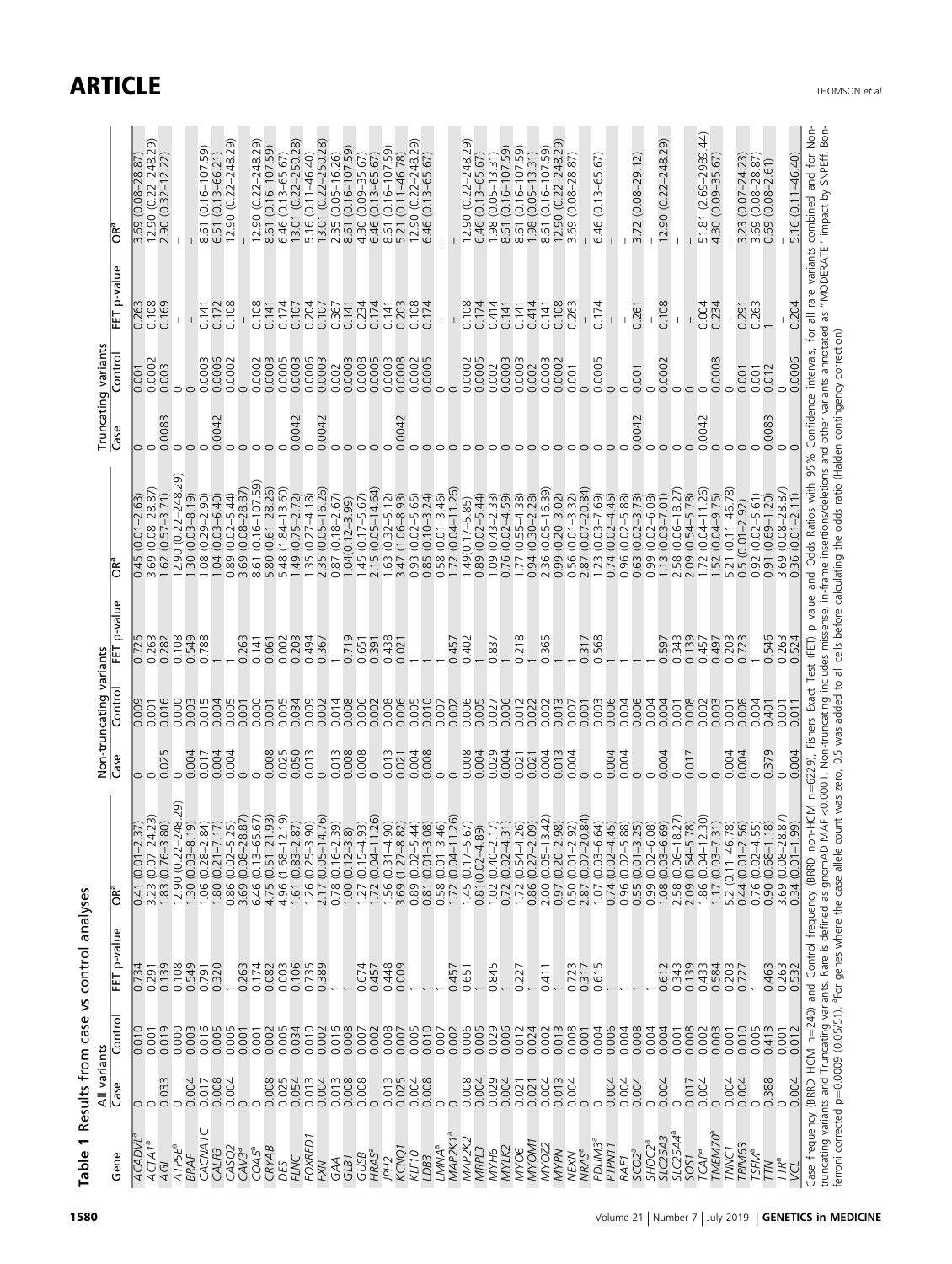<span id="page-5-0"></span>



Fig. 2 Odds ratios with 95% confidence interval (CI) in hypertrophic cardiomyopathy (HCM) cases (n=240) compared with National Institute for Health Research Bioresource Rare Disease HCM project (BRRD) controls ( $n=6229$ ). All = all rare variants. Nontruncating = missense, in-frame insertions and deletions, and other variants annotated as MODERATE impact by SNPEff. . Truncating = variants predicted to result in a truncated transcript (nonsense, frameshift, canonical splice site). Rare is defined as gnomAD minor allele frequency (MAF) <0.0001. Data plotted using log10 scale. Genes in which no rare variants were detected in cases have not been plotted. A single truncating variant in TCAP was found in cases and no truncating variants were detected in controls; this result is not significant when corrected for multiple testing.

one VUS and more than one VUS in 15% (35/240) of cases. The majority of rare variants were detected in the TTN gene; excluding TTN from analyses, the proportion of probands with at least one VUS was 34% (81/240), with 5% (11/240) having more than one VUS (Figure S3).

Analysis of the genes currently included on the OMGL HCM gene panel confirmed all prior findings, and did not detect any additional variants. Since initial clinical sequencing, one variant (MYH7 c.5135G>A (p.Arg1712Gln) had been reclassified, from VUS to likely pathogenic.

#### FLNC

The likely pathogenic FLNC c.6004+2T>C variant was detected in an individual with a clinical diagnosis of HCM diagnosed at less than 25 years of age, who remains asymptomatic with a maximum LV wall measurement of 1.7 cm, with good LV systolic function at age 40. A raised creatine kinase level was observed at diagnosis; however, two subsequent measurements were normal. This variant was present in the proband's deceased father, who was diagnosed with HCM/restrictive cardiomyopathy (RCM) at age 40, and developed progressive heart failure requiring cardiac transplantation at age 49. As no additional relatives were known to be affected, further segregation analysis was not possible.

#### **DISCUSSION**

We report the results of a rare variant analysis in 51 proposed candidate HCM genes in a sarcomere gene panel negative HCM cohort. A single variant detected in the FLNC gene was classified as likely pathogenic. We found no evidence to suggest that any of the other 186 rare variants detected in our case series were disease causing. Thus, there was hardly any additional yield of clinically actionable findings, whereas inclusion of these 51 genes resulted in a marked increase in the proportion of patients with uncertain, clinically unactionable results (Fig. [3](#page-6-0)).

Integral to these analyses was the availability of genome sequencing data from the HCM cohort, along with extensive control data sequenced as part of the same study. Cases were recruited from a cohort of patients with a clinical diagnosis of HCM in whom no pathogenic variants were found in confirmed HCM genes. This cohort should therefore be enriched for non-sarcomeric genetic forms of HCM making it an ideal subgroup in which to explore the contribution of putative candidate genes. To our knowledge this is the largest HCM GS cohort reported to date.

Overall, we found no evidence to suggest that rare variants in the 51 candidate genes analyzed are prevalent causes of HCM. This does not exclude the possibility that a small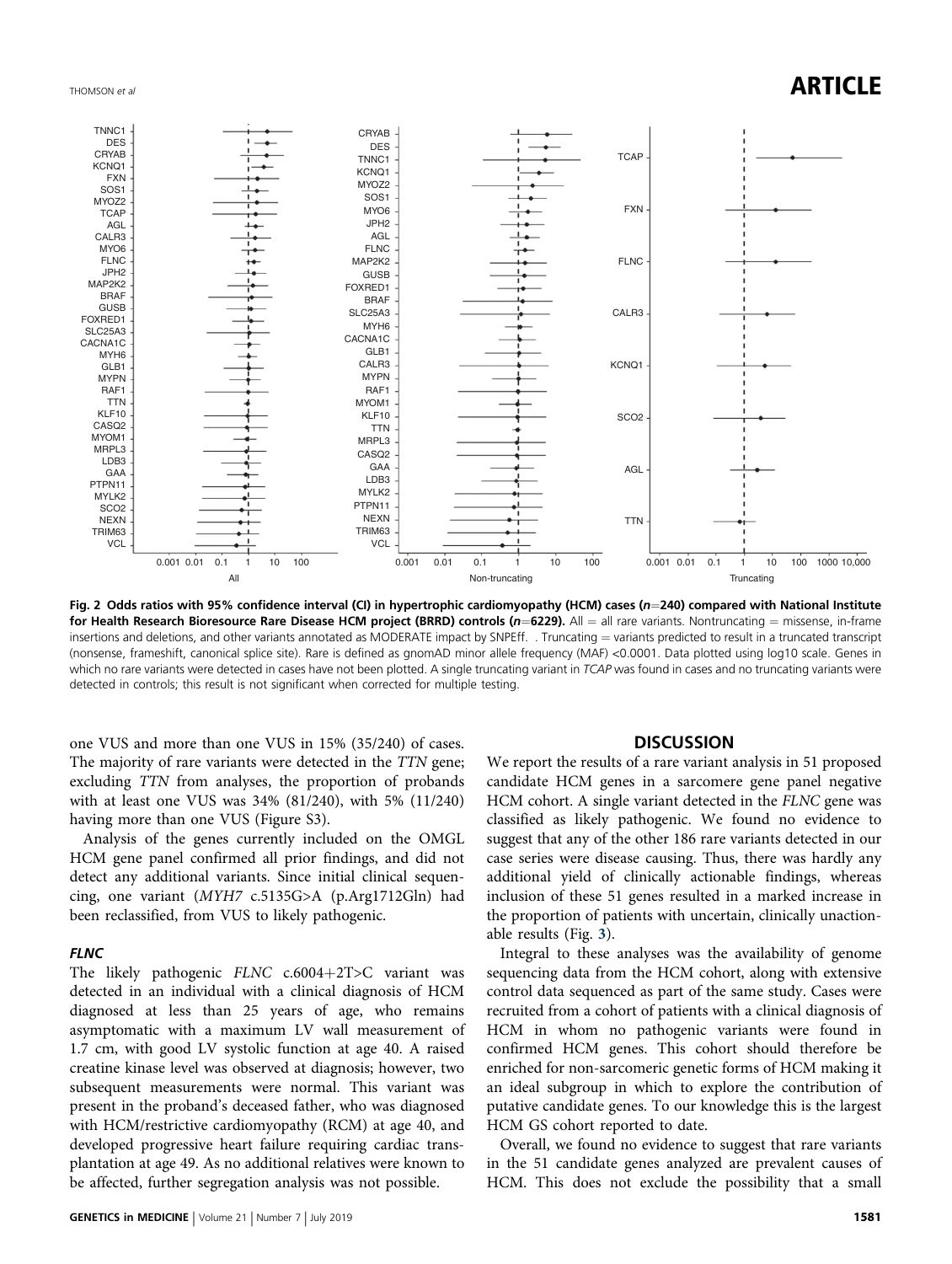<span id="page-6-0"></span>

Fig. 3 Proportions of cases with different classes of reportable variants. Confirmed genes: proportion of cases with a reportable variant in confirmed hypertrophic cardiomyopathy (HCM) genes ( $n=16$ ). Comparison data from Oxford Medical Genetics Laboratory clinical HCM 16-gene panel from HCM cases ( $n=1082$ ) referred for genetic testing from period January 2014 to September 2015. Candidate genes: proportion of cases with a reportable variant in the genes tested in this study in 240 HCM cases in whom no likely pathogenic or pathogenic variant was detected in confirmed genes.  $*N=50$  variants detected in the TTN gene are not shown (TTN OR was 0.9 [95%CI 0.68–1.18]. TTN VUS are found in an additional 20% of cases). Note that for the 16 confirmed genes, case excess data indicate that the majority of VUS will in fact be disease causing, whereas the absence of any excess in cases in the 50 candidate genes indicates that the vast majority of VUS will not be disease causing. CI confidence interval, OR odds ratio, VUS variants of uncertain significance4

proportion of rare variants in these genes could be disease causing; however, it does suggest that the majority are not penetrant pathogenic variants. Indeed, in genes that are not themselves validated as HCM genes, it is likely that the vast majority of, if not all, individual VUS are not disease causing. This is a critical consideration for laboratories considering these genes for inclusion in clinical test panels. If only a small fraction of rare variants are expected to be pathogenic in a given gene, then results of testing that gene will only occasionally be interpretable. Only in large families with extensive segregation data, or cases with clear additional clinical features (i.e., specifying a given phenocopy), could there be an actionable outcome. This was evident in that all but one of the rare variants detected in our cases were classified as VUS.

In the absence of a clear clinical or genetic epidemiological indication for including these genes in HCM test panels, the potential for harm becomes paramount. For current clinical test panels, which focus on the core well-established HCM genes, approximately one-third of variants are classified as VUS and around 15% of patients are reported to have at least one VUS.<sup>[6](#page-7-0),[23](#page-8-0)</sup> However, in these validated genes case excess data indicate that the majority of variants classed VUS are in fact pathogenic, $6$  so over time the clinical yield from these core genes is set to grow and the proportion of VUS set to fall. The contrasting outcome of testing large numbers of unvalidated candidate disease genes was apparent in our cohort: over 99% of rare variants were VUS with a concomitant increase in the proportion of patients reported to have a VUS (Fig. 3). Importantly, the absence of any excess in cases in the 51 candidate genes indicates that the vast majority of these VUS will not be disease-causing. Including these genes in clinical test panels would have a significant adverse impact on patient management because although they are not considered clinically actionable, VUS are usually included in clinical reports, and often elicit further clinical and genetic family studies. These can be costly both in terms of clinical resources and patient anxiety, and often fail to resolve variant pathogenicity, a particular problem in lateonset, incomplete penetrance conditions such as HCM. Of greater concern is the potential for erroneous interpretation and the impact of false positive results for at-risk family members leading to misdiagnosis and inappropriate therapy, or false negative results, leading to inappropriate discharge from follow up. $^{24}$  $^{24}$  $^{24}$ 

There is increased awareness of the issues surrounding variant interpretation particularly in the context of broad-based candidate gene analyses<sup>[25](#page-8-0)-[27](#page-8-0)</sup> and a drive toward more consistent and evidence-based approaches to classification.<sup>[10](#page-7-0),[28](#page-8-0)</sup> Thus, the results of this study provide much needed empirical data that will inform current gene curation initiatives, such as those led by the National Institutes of Health (NIH) Clinical Genome Resource  $(ClinGen)^{11,12}$  $(ClinGen)^{11,12}$  $(ClinGen)^{11,12}$  and Genomics England. These efforts aim to confirm the genes definitively linked to inherited disorders and enable robust evidence-based selection of genes for clinical testing. Evidence-based approaches to genetic testing are critical in a clinical setting, and will become increasingly important as clinical exome and genome sequen-cing become more mainstream.<sup>29,[30](#page-8-0)</sup>

Certainly, the findings in this study indicate that in individuals with a clinical diagnosis of HCM, testing beyond confirmed HCM genes is unlikely to increase the yield of clinically actionable results and therefore that exome- or genome-wide approaches will have limited utility in this setting. This is supported by a recent study that explored the utility of genome sequencing in HCM patients; $31$  here, the additional pathogenic variants were in the known HCM genes, or in definitive syndromic genes where isolated left ventricular hypertrophy (LVH) is a reported feature, thus the gains were not related to the broadening of testing to include genes with limited or no prior evidence of causality.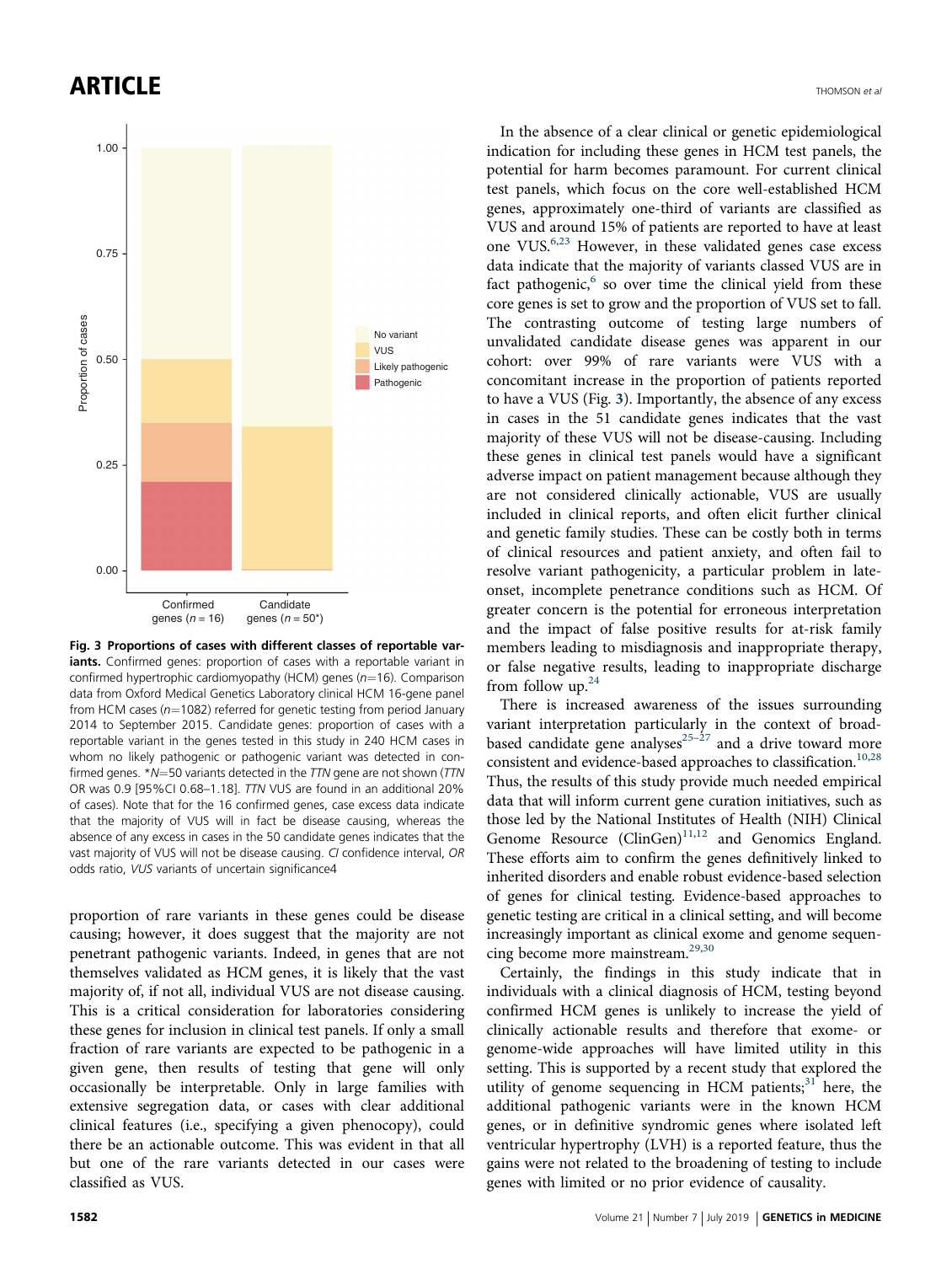There are a number of possible reasons for the striking failure of validation of a broad range of genes implicated in HCM. We may not have had sufficient power to validate genes where only a small fraction of variants are pathogenic; however, analysis on this scale would indicate a significant excess of variants in most of the validated HCM genes. Moreover, if many of the genes tested do harbor occasional pathogenic variants, we would have expected to see some evidence of an overall burden across the panel, even if not in a specific gene. It remains possible that there are other, as yet undiscovered, Mendelian disease genes for HCM, but that current knowledge did not allow their identification through a candidate gene approach. However, a more likely interpretation is that the majority of sarcomere negative HCM probands do not have a monogenic disorder. This is supported by the observation that in these sarcomere gene negative cases we quite often did see evidence of familial disease but typically only in first degree relatives in small nuclear families (i.e., where multiple variants may be shared); this is in contrast to families with pathogenic variants in sarcomere genes, which generally behave like typical monogenic disorders, often with affected relatives across large extended pedigrees.<sup>[32,33](#page-8-0)</sup>

Rare variants in candidate genes that are not supported by robust analyses, such as those in the current study, may be proposed as potentially significant modifier genes/variants. However, if that were the case then one would still expect to see an excess burden in affected cases, as is seen for modifier alleles in well-defined oligogenic diseases $34$  and complex traits.[35](#page-8-0) Finally, some of the genes on the panel are bona fide disease genes for other inherited cardiac conditions. Our findings in no way contradict this but, instead, indicate that testing these genes outside those clinically defined disorders is not useful.

In conclusion, consolidated analysis of sequence data from large case series is needed for comprehensive and robust assessment of candidate disease genes and putative causal variants; an advantage of GS data is that it enables assessment of both those genes already implicated in the literature and others that may follow. This will offset the recent trend of inclusion of putative disease genes despite insufficient evidence and ensure that genetic testing strategies are optimally effective and clinically beneficial.

#### SUPPLEMENTARY MATERIAL

The online version of this article [\(https://doi.org/10.1038/s41436-](https://doi.org/10.1038/s41436-018-0375-z) [018-0375-z\)](https://doi.org/10.1038/s41436-018-0375-z) contains supplementary material, which is available to authorized users.

#### ACKNOWLEDGEMENTS

This study makes use of data generated by the National Institute for Health Research (NIHR) grant number RG65966. The NIHR Bioresource projects were approved by Research Ethics Committees in the UK and appropriate national ethics authorities in non-UK enrollment centers. We gratefully acknowledge the participation of all NIHR BioResource volunteers, and thank the NIHR BioResource

### <span id="page-7-0"></span>THOMSON et al  $\blacksquare$

center and staff for their contribution. We thank the NIHR and NHS Blood and Transplant. The research was supported by the NIHR Oxford Biomedical Research Centre and the NIHR Biomedical Research Unit in Cardiovascular Disease at the Royal Brompton & Harefield NHS Foundation Trust and Imperial College London. K.L.T. is funded by a NIHR and Health Education England (HEE) Healthcare Science Doctoral Research Fellowship (NIHR-HCS-D13-04-006). M. F. and H.W. acknowledge support from a Wellcome Trust core award (090532/Z/09/Z) and the British Heart Foundation (BHF) Centre of Research Excellence in Oxford (RE/13/1/30181). M.D. is funded by a Wellcome Trust award (WT098519MA). J.S.W. acknowledges support from the Wellcome Trust (107469/Z/15/Z), the British Heart Foundation, and the Medical Research Council (UK). This paper presents independent research funded by the NIHR and Health Education England. The views expressed are those of the authors and not necessarily those of the NHS, the NIHR, or the Department of Health. This study makes use of data generated by the NIHR BioResource. A full list of investigators who contributed to the generation of the data is available from [https://bioresource.nihr.](https://bioresource.nihr.ac.uk/rare-diseases/consortia-lists/) [ac.uk/rare-diseases/consortia-lists/.](https://bioresource.nihr.ac.uk/rare-diseases/consortia-lists/)

#### **DISCLOSURE**

The authors declare no conflicts of interest.

#### **REFERENCES**

- Maron BJ, et al. Prevalence of hypertrophic cardiomyopathy in a general population of young adults. Echocardiographic analysis of 4111 subjects in the CARDIA Study. Coronary artery risk development in (young) adults. Circulation. 1995;92:785–789.
- 2. Watkins H, Ashrafian H, Redwood C. Inherited cardiomyopathies. N Engl J Med. 2011;364:1643–1656.
- 3. Elliott PM, et al. 2014 ESC Guidelines on diagnosis and management of hypertrophic cardiomyopathy: The Task Force for the Diagnosis and Management of Hypertrophic Cardiomyopathy of the European Society of Cardiology (ESC). Eur Heart J. 2014;35:2733–2779.
- 4. Gersh BJ, et al. 2011 ACCF/AHA guideline for the diagnosis and treatment of hypertrophic cardiomyopathy: executive summary: a report of the American College of Cardiology Foundation/American Heart Association Task Force on Practice Guidelines. Circulation. 2011;124:2761–2796.
- 5. Alfares AA, et al. Results of clinical genetic testing of 2,912 probands with hypertrophic cardiomyopathy: expanded panels offer limited additional sensitivity. Genet Med. 2015;17:880–888.
- Walsh R, et al. Reassessment of Mendelian gene pathogenicity using 7,855 cardiomyopathy cases and 60,706 reference samples. Genet Med. 2016;19:192–203.
- 7. Pua CJ, et al. Development of a comprehensive sequencing assay for inherited cardiac condition genes. J Cardiovasc Transl Res. 2016;9:3–11.
- 8. Waldmüller S, et al. Targeted 46-gene and clinical exome sequencing for mutations causing cardiomyopathies. Mol Cell Probes. mutations causing cardiomyopathies. Mol Cell Probes. 2015;29:308–314.
- 9. Walsh R, et al. Defining the genetic architecture of hypertrophic cardiomyopathy: re-evaluating the role of non-sarcomeric genes. Eur Heart J. 2017;38:3461–3468.
- 10. Richards S, Aziz N, Bale S, Bick D, Das S. Standards and guidelines for the interpretation of sequence variants: a joint consensus recommendation of the American College of Medical Genetics and Genomics and the Association for Molecular Pathology. Genet Med. 2015;17:1–20.
- 11. Hunter JE, et al. A standardized, evidence-based protocol to assess clinical actionability of genetic disorders associated with genomic variation. Genet Med. 2016;18:1258–1268.
- 12. Strande NT, et al. Evaluating the clinical validity of gene-disease associations: an evidence-based framework developed by the Clinical Genome Resource. Am J Hum Genet. 2017;100:895–906.